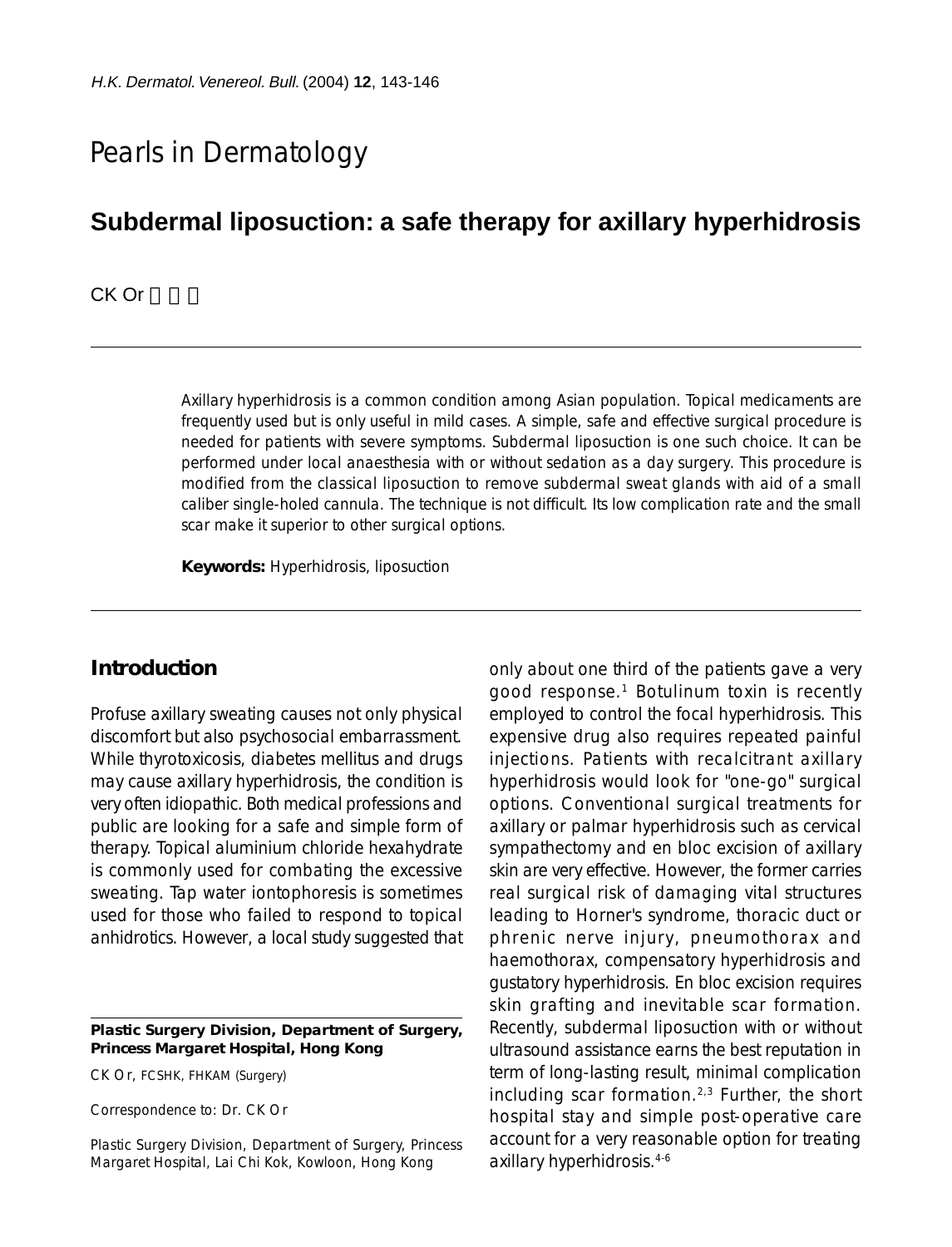## **Method**

#### *Pre-operative assessment*

History, physical examination and laboratory investigation still form the groundwork of axillary hyperhidrosis management. Secondary causes should be excluded. I prefer to delay the surgery after adolescent period as most of the time it is physiological. The efficacy, methodology and possible complications should be fully explained to the patient. This procedure is contraindicated in patients with bleeding tendency or taking anticoagulant. It is important to examine the axillae for local infection. The hair distribution should be recorded since hair loss is one of the known complications.

#### *Operation technique*

The liposuction can be performed under general anaesthesia or tumescent technique with or without sedation. The latter is preferred. The patient lies supine on the operation table. There is no need to shave the axillary hair. The border of the hair bearing skin is marked. A rhomboidshaped area is created. Starch-iodine test can be used for delineating the hyperhidrotic regions. Two incisions are marked one cm away from the distal and anterior angles (Figure 1). The incision sites are locally infiltrated with lignocaine. Two to three hundred millilitres of tumescent anaesthetic solution are then infiltrated to the subcutaneous tissue.

Two 5 mm incisions are made. A 4 mm liposuction cannula *(LEAD)* is inserted into the subcutaneous tissue just below the dermis. The suction orifice of the cannula is facing the dermis. The opposite hand helps the procedure by pressing the skin against the cannula. The suction is performed in criss-cross pattern through the two incisions (Figures 2 & 3). The suction can be created either by syringe or by suction pump (negative pressure



**Figure 2.** The 4 mm cannula is inserted through the distal incision with orifice facing the subdermal surface.



**Figure 1.** The liposuction area and incision sites are marked.



**Figure 3.** The procedure is repeated through the anterior incision in criss-cross pattern.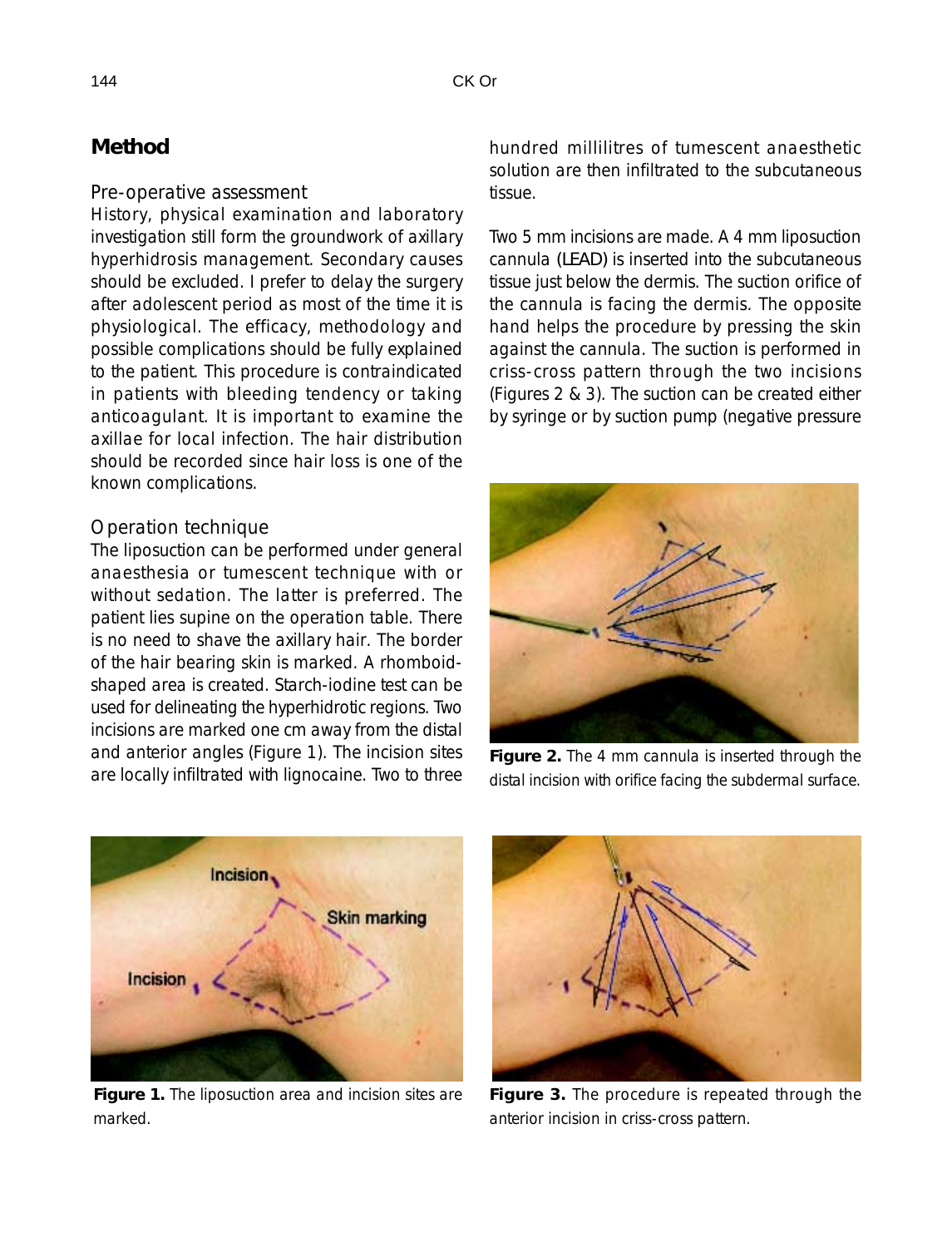of 760 mmHg). The actual amount of tissue sucked out is small. The operation time is about 20 minutes for each side of axillae. At the end of the operation the skin colour will turn erythematous. The skin will feel thin and can be easily pinched out from the underlying tissue. No drain is needed. The wounds are closed with single layer of nylon sutures and covered with adhesive tapes. Bulky gauze dressing is applied.

### *Tips and tricks*

Since the area for liposuction is relatively small, a 4 mm cannula with single orifice is enough for most of the patients. Also, a single-hole cannula is easy to handle. The technique of liposuction is different from the classical method. The cannula is inserted in the superficial tissue plane. The orifice is facing towards the subdermis surface. Also, the absolute amount of tissue sucked out must not be large, prolonged procedure duration usually causes more complications than actual effect.

### *Post-operative management*

The patient is kept in bed for a few hours. On

discharge he is advised against raising his arms above the shoulder to keep the dressings in place. The bulky dressings can be removed on post-operative day 2 unless there is swelling or severe pain. Extensive bruises are usually anticipated after the removal of gauzes. While allowing the patient to take shower, the adhesive tapes should be kept intact. He is then seen again on post-operative day 7 for wound inspection and stitch removal. The bruises on the operative site gradually subside over a few weeks. A follow-up is arranged for assessing treatment result one month later.

#### *Adverse effects and complications*

Skin necrosis, haematoma and infection are immediate and early complications but infrequently occur. Ecchymosis is common but self limiting and resolves within a few weeks. Axillary hair loss may be seen weeks after operation. It may be transient or permanent. Subcutaneous bands (0.3%) or indurations (Figure 4) will usually subside with manual massage.<sup>3</sup>

**Figure 4.** Subcutaneous bands are found in the right axilla. The scars are barely seen.